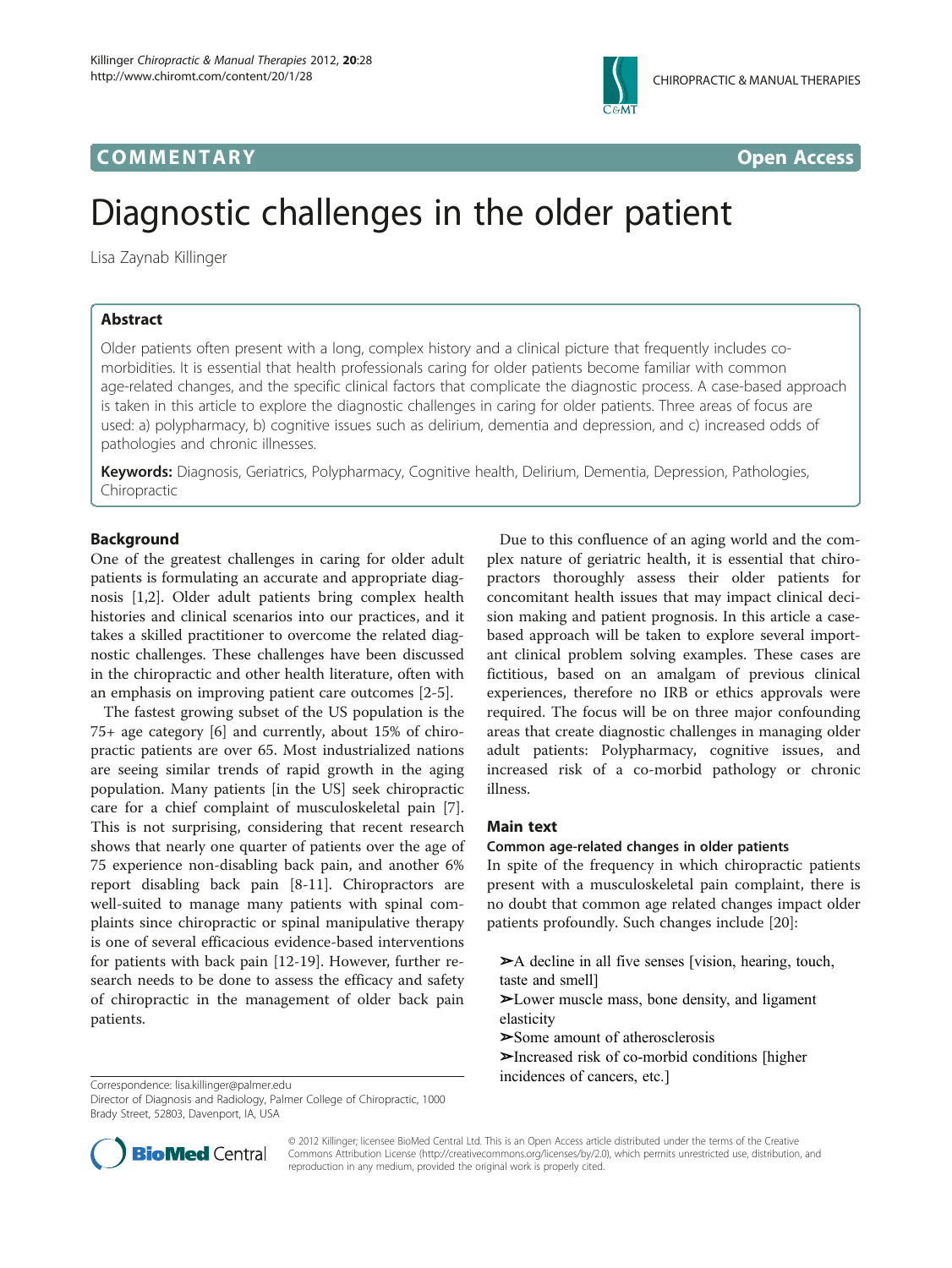➢Greater likelihood of chronic disease, like heart disease and arthritis, ➢Potential cognitive changes

It is with these changes in mind that examination of older patients should occur with a heightened vigilance for co-morbid conditions that may require medical care or concomitant care. One goal of a health professional in geriatric care should be to identify the diagnosis or to have a high index of suspicion of an important health concern.

### Case: Sophie's sniffle and slip

Sophie, age 80, has a little cold. She takes an over the counter fizzy tablet [as she describes it] She reports that it helps with her cold symptoms. Unfortunately, last night Sophie got up to go to the bathroom and she got dizzy and fell. She comes to see you because she twisted her back and hurt her wrist in the fall. A careful examination strongly suggests that Sophie did not break any bones, and her aching back and wrist appear to be simple strains. The dizziness concerns you, so, you ask a local pharmacist if the cold medication she took the night before may have dizziness as a side effect. The pharmacist cautions that this particular medication can increase the risks of falls in older patients. She suggests several alternate over the counter medications that would be safer for Sophie. Subsequently, you may manage this patient with gentle chiropractic care, if indicated.

# Medication issues

According to Healthy People 2020, polypharmacy is the principle drug safety issue in the US, particularly in older patients [[21\]](#page-5-0). Polypharmacy is defined in a number of ways including: too many medications, inappropriate medications, bad combinations of medications, or medications being used to treat the side effects of other medications [[21](#page-5-0),[22](#page-5-0)]. While prescription medication falls outside the scope of chiropractic practice, we do see patients who are taking many different medications. In fact, the average person over the age of 65 in America is taking 6–8 medications, often including several over the counter forms [[23\]](#page-5-0).

In the USA adverse drug events cause over 700,000 emergency department visits each year. Nearly 120,000 patients [all ages] each year need to be hospitalized for further treatment after emergency visits for adverse drug events. As more and more people take more medicines, the frequency of adverse events may increase. Older adults [65 years or older] are twice as likely as others to come to emergency departments for adverse drug events [over 177,000 emergency visits each year] and nearly

seven times more likely to be hospitalized after an emergency visit [\[22,24,25\]](#page-5-0). Chiropractors must carefully note patient's medications, and be vigilant for adverse events, which may even present simply as muscle or joint pain.

Several resources are available related to medication information [\[22,24](#page-5-0)-[26\]](#page-5-0). Chiropractors may also want to consider teaming up with a local pharmacy to sponsor "Brown Bag Events"; when patients bring in all their medications in a brown bag, and take a list of medications to the local pharmacist to identify problems or concerns with their medications. If issues are detected, the patient [or pharmacist, or chiropractor] can request that their prescribing doctor conduct a medication review which may result in potential changes to the medication regimen.

# The 3 D'S: cognitive issues in the aging patient Delirium: the first of the 3Ds

Delirium or acute confusion is fairly common in older adult patients and may be frightening for both chiropractor and patient. Delirium is common and is a transient state, and nearly always resolves once the cause is determined and underlying issue is addressed [\[27](#page-5-0)]. Acute confusion may make it difficult to diagnose and care for the delirious chiropractic patient. Three major contributing factors in delirium stand out and each will be illustrated by a case below [[27,28\]](#page-5-0):

#### Case: George's bad day

George, age 73, has been your patient for years, but today, he says it was the craziest thing. He got lost coming to your office, something he has done a hundred times. His brother, Bill, who is visiting, comes to George's appointment with him, and is worried. He tells you in private that George has been acting strangely since he arrived, although he had been fine over the phone just a few days ago. George had a recent medical appointment, but now he seems "off". He forgot to pick Bill up at the airport, seemed confused when Bill showed up at the house, seems to not know that his sister recently passed away, and has been "in a daze." This sort of thing has never occurred before. George is usually as sharp as a tack.

# Discussion

this change in cognitive status prompts a focused examination and renewed history. George's vital signs are all normal and he has not suffered any recent injury or emotional trauma. He does not drink alcohol and his diet has not changed. In further discussion with George, he reports that one of his anti-anxiety medications was changed a few days ago. With a quick call to the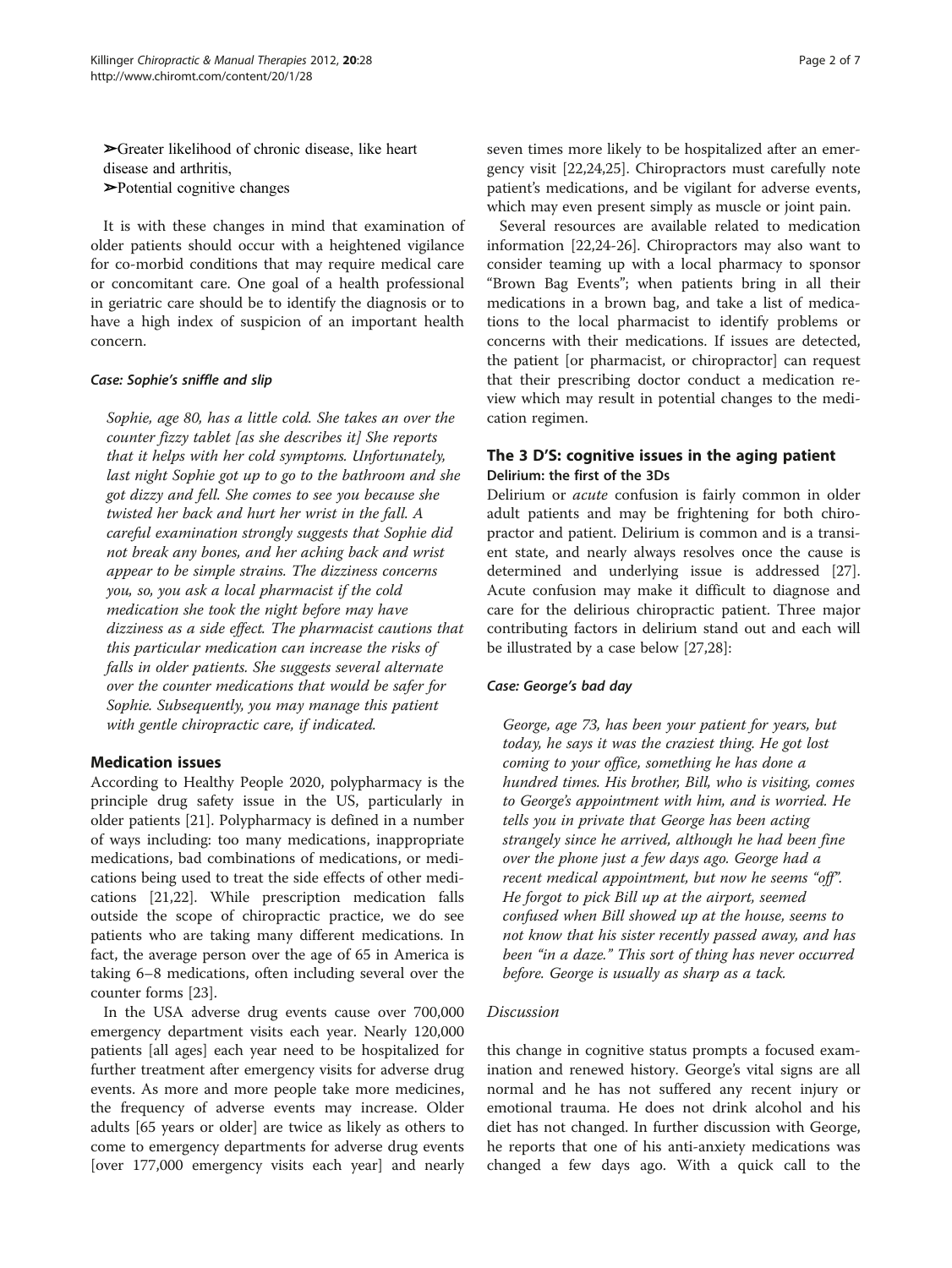pharmacist about the new medication, the concern is raised that the new medication may be causing acute confusion [confusion is a common side effect of several common medications taken by older adults.]. A call is made to the prescribing doctor, and George is given the first available appointment. After a medical review and a change in the medications, George is back to his old self again in a few days and Bill is glad to have his brother back.

# Medications

One of the most common causes of delirium is medications. Both over the counter medications and medications taken as prescribed may become toxic in older patients, resulting in confusion [[27,28\]](#page-5-0). The only way to eliminate the delirium is to have the prescribing doctor or pharmacist identify and eliminate the medication or combination of medications which caused the confusion. Since many commonly used medications in older adults are taken for life-threatening diseases, medication evaluation should be overseen by a family medical doctor or a medical geriatrician/gerontologist and in consultation with a pharmacist where necessary.

### Case: Hugh's bump in the road

You witness a minor car accident up ahead, so you stop to see if anyone was hurt. An older gentleman rear ended a man in his 30's who appears to be very upset about the damage to his newer car. He approaches the older driver angrily as you peek into the driver's window. Hugh, who looks to be in his 80's is looking around nervously in the car and fumbling with the door. You help him to open the door and you see that he has a bad cut on his forehead. He's bleeding and when you ask him if he is okay, he speaks unintelligibly, something about a horse and then says he has to get some milk. He gets out of the car with some unsteadiness then starts to walk out into the street, despite oncoming cars. When you try to stop him, he curses and takes a swing at you.

# Trauma

Acute injury may result in acute confusion. For example, a minor bump on the head may result in delirium, and create a confused and maybe even violent and unpredictable patient. It is essential to get immediate emergency treatment for an injured older adult, and to be aware that acute confusion will regress once the injury is resolved. Patients who present for chiropractic care due to a musculoskeletal injury may be difficult to properly assess due to delirium.

#### Case: Bill's pain in the back

Bill's family is concerned. Bill, at age 75, is normally a mentally sharp man. Lately, however, Bill seems confused and has also been complaining of a "back ache" for 2 weeks. During your history and exam, you determine that he has had no change in medications, and no recent injury, however Bill's back pain seems to be more than just musculoskeletal pain. He has an achy vague pain in his back, pelvic area and lower abdomen. Since he is over 50, with a high fat diet, and has a family history of prostate cancer, you know he is also at increased risk for prostate cancer. Even though you had encouraged him to have a baseline Prostate Specific Antigen [PSA] blood test and prostate exam several years ago, he has not had one for years. You ask the related history questions: "Do you have any changes in urination, defecation or sexual function?" His wife, who is in the room with Bill, chimes in, reporting that Bill has been getting up to urinate several times a night, which wakes her up. Bill confesses to having some burning and frequency of urination. Urinalysis reveals a bladder infection, so you inform Bill and his wife and send a copy of Bill's urinalysis results to his doctor. The doctor requests to see Bill that day, and Bill's wife takes him in. One day after Bill starts taking his antibiotics, his urinary frequency and pain is resolved, along with the suprapubic pain. His wife calls to tell you his confusion has completely gone away.

# Infection

A simple bladder infection or respiratory infection may have a unique presentation in elderly patients. In fact, all other symptoms may be eclipsed by the erratic, confused behavior. In the case above Bill had a simple bladder infection, secondary to benign prostatic hypertrophy [BPH]. It is important to note that an estimated 50% of men demonstrate histopathologic BPH by age 60 years. This number increases to 90% by age 85 years [\[29](#page-5-0)]. Missing this diagnosis may result in delirium that may not resolve until the infection has been resolved. Long term confusion may be mistaken for dementia, one example of a very serious misdiagnosis.

# Dementia: the 2<sup>nd</sup> of the 3Ds

Dementia is a collection of symptoms including slow, gradual onset memory loss, intellectual impairment, loss of emotional control and problem solving ability. One type, Alzheimer's Dementia [AD] leads to a progressive loss of mental functions, and often includes disruption of speech or difficulty finding words [\[30-32](#page-5-0)]. It is estimated that 5 million people are currently living in the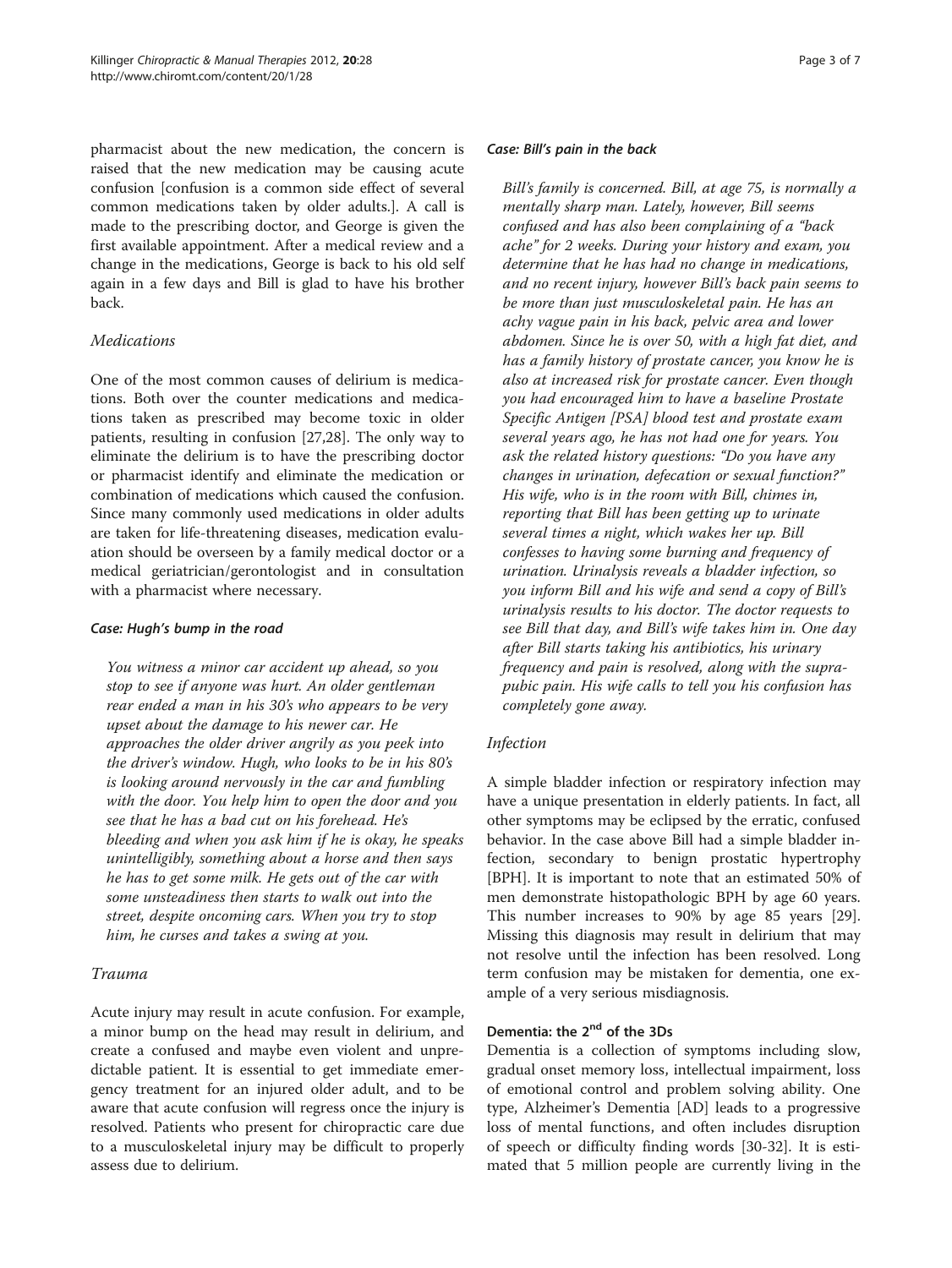US with AD, and about 360,000 people are diagnosed each year with over 50,000 death attributed to AD annually [\[32\]](#page-5-0). The case below may present to chiropractors showing a gradual onset of several of the main symptoms of AD. In recent years, research has shown that heart health and brain health are related, and patients may slow the progression of AD by making heart healthy lifestyle choices [\[31,32](#page-5-0)]. Chiropractors should consider assessing confused patients with the Mini-Mental Status Exam [MMSE] and discussing the patient's score with his or her medical provider [\[33](#page-5-0)].

### Case: Henry is lost

Henry, age78, has been your patient for a decade, but you have noticed his mental sharpness has been in decline over the past few years. He remarks that he got lost coming to your office today, and he confesses that he got lost going to the grocery store twice in the past 2 months. As he speaks, he verbally wanders and seems to have difficulty finding the words to complete his sentences. He says he has good and bad days, but lately there have been more and more bad days. Henry becomes emotional as he tells you for the second time about getting lost today. He is noticeably shaken up. Henry has a history of cardiovascular health issues and does little, if any, physical activity.

#### **Discussion**

While a chiropractor can potentially treat Henry for his musculo-skeletal problems, medical oversight is required to further assess his dementia. It is essential that his cardiac health be monitored, so it is important for the chiropractor to regularly take blood pressure and to make certain that Henry is regularly consulting his medical physician. Dementia can be devastating for both patient and family, so it is important that the family identify resources related to dementia such as the Alzheimer's Association (USA) [\[34](#page-6-0)].

# Depression: the 3<sup>rd</sup> of the 3Ds

Depression is a common mental health concern in older adults. One in 5–10 elderly adults suffer from depression and 80% of all depression is completely treatable, once detected. Detection is of utmost importance since suicide is one of the top 10 causes of death in older patients [[35\]](#page-6-0). Suicide among white males aged 85 and older was nearly six times the national U.S. rate, making this a serious concern for all health professionals. Older adults often have significant risk factors for depression such as chronic illness and/or chronic pain. Poor diet and poor absorption of B vitamins in the aging body, may also contribute to depression [[28,](#page-5-0)[35\]](#page-6-0). Older adults are often faced with the death of a spouse, friends or peers. Significant life events such as these, combined with all the factors above, create fertile ground for depression to take hold in the elderly patient. Chiropractors may see depressed older patients since depression often magnifies symptoms of musculoskeletal pain [\[28](#page-5-0)[,35](#page-6-0)].

It is important that all health professionals caring for the older adults be aware of the diagnostic criteria for depression [[36](#page-6-0)]. Further, if a patient reports being sad or depressed it is important to assess the patient more thoroughly using a Geriatric Depression Scale [[37\]](#page-6-0) or similar assessment tool, which takes only a minute or two for patients to complete. Online versions can readily be downloaded. Scores on such forms should be discussed with their treating medical doctor, a psychologist or psychiatrist to determine an appropriate and safe course of care, and improve patient outcomes.

# Common co-morbidities and pathologies The heart of the matter

According to World Health Organization statistics, heart disease is the number one cause of death worldwide, accounting for 7.2 million deaths annually [[38\]](#page-6-0). Cerebrovascular disease [a related disorder] is the second leading cause of death with another 3 million deaths annually. In Australia, heart disease is also the leading cause of death with nearly 50,000 deaths annually [\[39](#page-6-0)]. Using America as another example, heart disease is the top killer of both men and women, with most deaths in patients over age 60 [\[40](#page-6-0)]. About 18 million Americans currently have heart disease, and about half of those are over age 60 [\[41](#page-6-0)]. The 2011 published statistics from the American Heart Association, state that from 1997 to 2007, the total number of inpatient cardiovascular operations and procedures increased by 27 percent. The estimated total cost from heart disease and stroke in the United States for 2007 [including health expenditures and lost productivity] was \$286 billion, which is higher than for any other diagnosis [[40\]](#page-6-0).

The case below will illustrate why heart disease should be on the mind of chiropractors every day in practice. Nearly all chiropractors, if they are in practice long enough will have a patient present for chiropractic care while they are having a heart attack. It is essential that chiropractors be good diagnosticians, so as to avoid a delay in emergency care for patients experiencing a cardiac event.

#### Inez's bad day

Inez is 65 years old. She cares for 3 of her grandchildren at home on a regular basis, getting two of them ready for school, and one to day care each morning. One morning, in the midst of her busy routine, Inez started feeling queasy and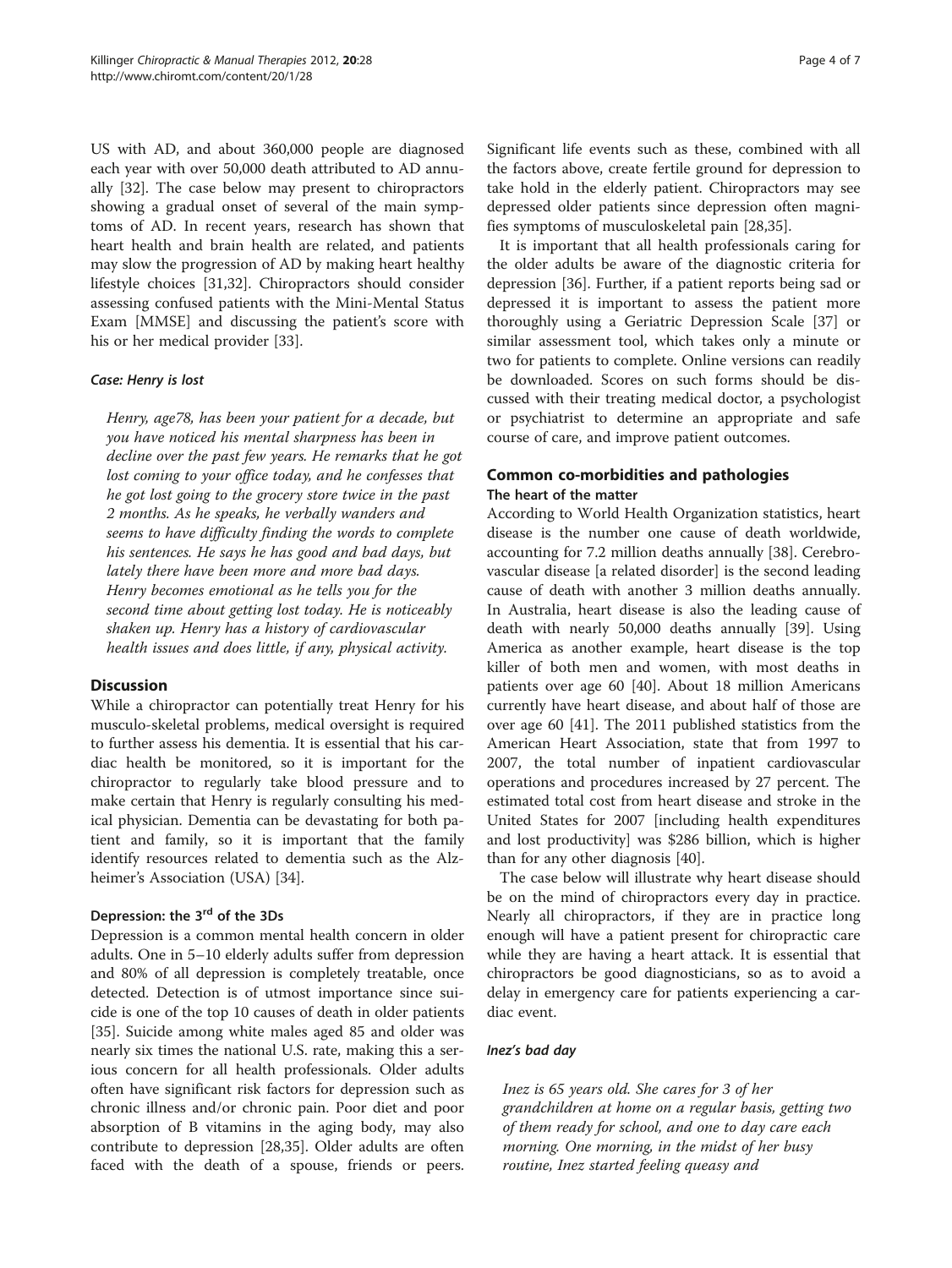uncomfortable. By the time she dropped the  $3^{rd}$  child off at daycare, Inez also started having neck and jaw pain. She headed straight to your chiropractic clinic, as she has been a patient there before for her occasional neck pain. Today, you examine her and decide to take her blood pressure and pulse since her blood pressure has increased over the past few years and she reported last year that her doctor had mentioned that she may need to go on medication. She is not currently taking any anti-hypertensives, but is taking oral medications for type 2 diabetes. Her blood pressure was high [150/100] and her pulse was fast. In evaluating her neck and jaw, movement did not make it worse. You ask her to march in place with high steps for 1 minute to see if exertion makes it worse, and sure enough, she has to stop due to "feeling sick". You call for emergency services and arrange an ambulance. Inez was having a heart attack, and she calls you once she is out of the hospital to thank you for "saving her life."

# Discussion

Heart attacks in women don't always follow the rules. Heart attacks, after all, are supposed to present as crushing chest pain, and left arm pain. But, female heart attacks often result in vague pain, no pain, discomfort or just an uneasy feeling [\[39](#page-6-0)]. While awareness among doctors is improving, women used to have twice the chance of dying from a heart attack than a man, in part due to missed diagnoses in the emergency room [[27](#page-5-0),[39](#page-6-0)]. However, since the symptoms are so subtle and unpredictable, many women fail to go to the hospital during a heart attack, making treatment impossible. It is important that chiropractors be aware of the way cardiac events mimic musculoskeletal pain in many cases.

# Notes on care of the older patient with back pain

Among older adults, back pain is one of the leading causes of a trip to the doctor [\[8-10](#page-5-0)]. It is essential that a chiropractor know some of the factors that make back pain more challenging in older adults. Older adults often have stiffness as a chief complaint, along with limits in their range of motion and functional ability. For many older patients, the most worrying factor about musculoskeletal

pain is that it might rob them of their independence. Not being able to turn one's neck may translate into "having to give up driving." Not being able to bend, may translate into, "not being able to pick up the grandkids." Not being able to stand up from a seated position comfortably, may translate to "needing help in the bathroom." As you can see, functional outcomes may be more important to the older adult than any other patient age group.

It is beyond the scope of this article to point out the specifics of care and assessment of patients with back pain, but excellent literature has been presented elsewhere including in this journal's series on the elderly.

# Increased risk of pathology

For many younger patients, musculoskeletal pain may be a simple as a sprain or strain, including the common presentation of uncomplicated back pain [\[7,13-15\]](#page-5-0). In fact, a high percentage of the cases chiropractors see [in all ages of patients], it is likely that a simple course of chiropractic care may address the problem and the patient's functional status and pain will improve [\[11,13,14](#page-5-0)]. While older patients also may enjoy good results with chiropractic care, the odds of complicating factors and comorbidities are much higher. Some examples of co-morbidities that complicate the care of older adults are [\[38-44\]](#page-6-0):

- 1. Arthritic changes
- 2. Spinal stenosis [narrowing of the vertebral canal]
- 3. Osteoporosis with possible compression fractures
- 4. Pathologies [metastasis of cancer from other sites, other bone tumors]
- 5. Organ dysfunction causing back pain symptoms [prostate, heart, lung]

The table below indicates some of the incidences of common health concerns in older adults using the United States as an example [[40](#page-6-0)-[43](#page-6-0)]:

All of these disease processes are more likely in the older adult [[38](#page-6-0)-[45\]](#page-6-0). These statistics help emphasize the need for diagnostic imaging of the older patient when the history, examination, and symptoms indicate something beyond uncomplicated back pain.

The odds of pathology are higher in the older patient than in any other age group. Sixty per cent of the metastases to the spine are from the prostate [almost exclusively

| Health concern         | # of American older adults affected                        | Annual cost     |
|------------------------|------------------------------------------------------------|-----------------|
| Osteoarthritis         | 27 million people total                                    | \$185 billion   |
| Osteoporosis           | 10 million plus 50 million with osteopenia [low bone mass] | \$17-20 billion |
| Back Pain              | 60 million people total                                    | \$50 billion    |
| Ischemic Heart Disease | 9 million people over age 60 [18 million total]            | \$286 billion   |
| Cancers                | 7 million people over age 60 [11 million total]            | \$260 billion   |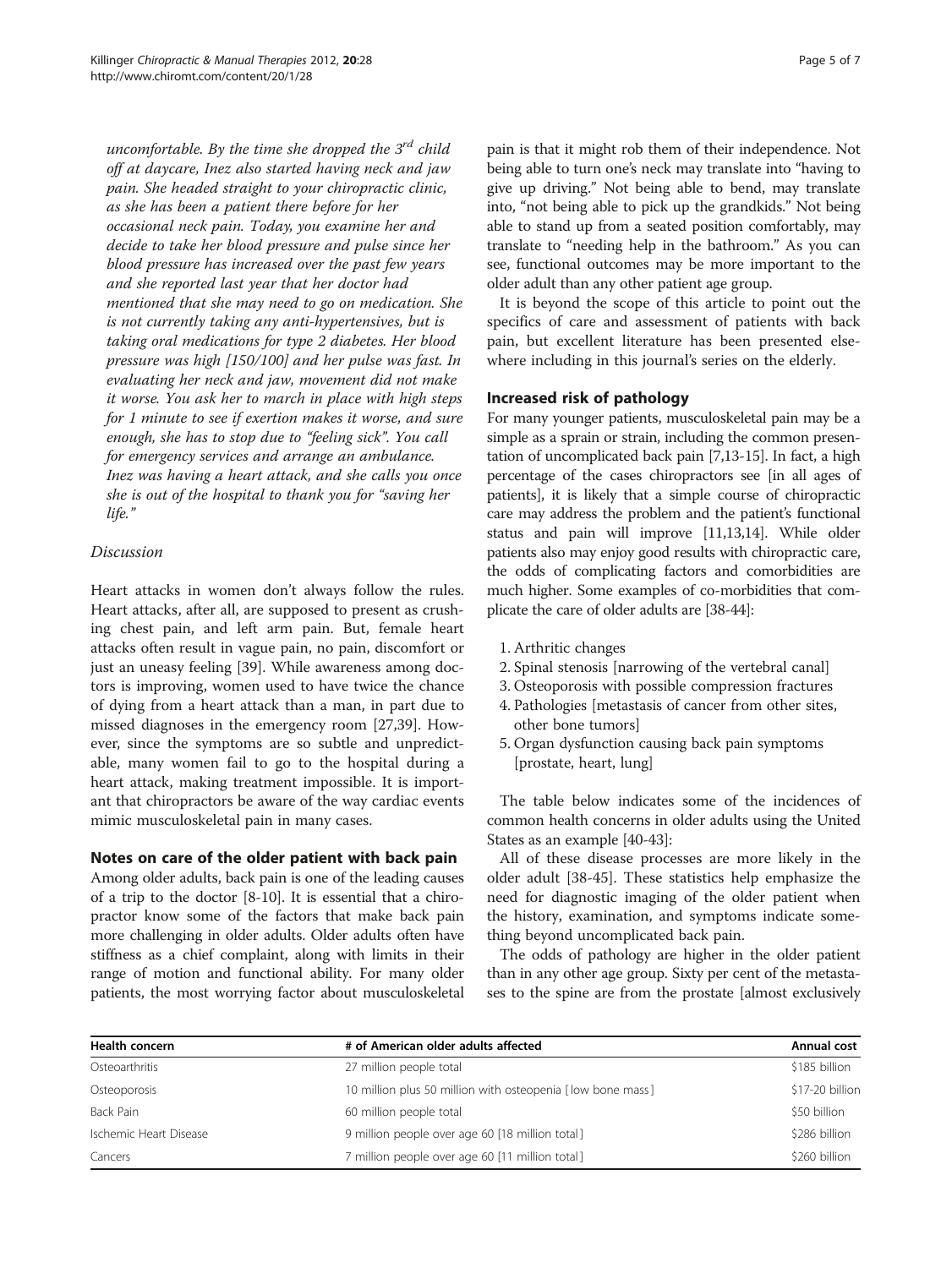<span id="page-5-0"></span>in patients over 50] and another 25% of metastases are from the lung [also more common in older patients with a history of smoking.] Breast cancer metastases to the spine are also predominantly seen in older patients [[43,45\]](#page-6-0).

Recent imaging prior to initiating manual therapy for older patients may be useful to avoid damaging anatomical structures that contain underlying pathology. Although the definition of "older" in the case of routine imaging is controversial, with some now recommending 65 and older as the age of concern for low back pain [[46\]](#page-6-0). Incidental findings, such as osteoporosis, degenerative joint disease, hiatal hernias, abdominal aortic aneurisms, stenosis, and so on, are all more likely in the older patient. Some of these findings may indicate the need for medical co-management, while others may influence the chiropractor's choice of management strategies.

### Discussion and conclusion

In this article we have explored just a few cases that highlight the diagnostic challenges in the older adult patient. As the baby boomers reach their golden years, it is essential that all health professionals learn more about normal aging, and common health related concerns in older patients. Excellent resources for providers are available at the National Institute on Aging at [www.nia.](http://www.nia.nih.gov) [nih.gov](http://www.nia.nih.gov) [[47\]](#page-6-0) and the American Geriatric Society [http://](http://www.healthinaging.org/agingintheknow/) [www.healthinaging.org/agingintheknow/](http://www.healthinaging.org/agingintheknow/) [[48](#page-6-0)] These and other resources can be utilized to stay abreast of the latest health information related to caring for the older adult patient.

#### Competing interest

The author declares no competing interests or financial interests.

#### Author details

Director of Diagnosis and Radiology, Palmer College of Chiropractic, 1000 Brady Street, 52803, Davenport, IA, USA.

#### Received: 22 February 2012 Accepted: 1 July 2012 Published: 5 September 2012

#### References

- 1. Gleberzon BJ: Chiropractic geriatrics: the challenges of assessing the older patient. J Am Chiropractic Assoc 2000, 43:6–37.
- Bowers L: Clinical assessment of geriatric patients: unique challenges. Top Clin Chiropr 1996, 3(2):10–21.
- 3. Killinger LZ, Morley J, Kettner N, Kauric E: Integrated care of the older patient. Top Clin Chiropr 2001, 8(2):46–54.
- 4. Hawk CK, Schneider M, Dougherty P, Gleberzon BJ, Killinger LZ: Best practices recommendations for chiropractic care for older adults: results of a consensus process. J Manipulative Physio Ther 2010, 33:464–473.
- Coulter ID, Hurwitz EL, Aronow HU, Cassata DM, Beck JC: Chiropractic patients in a comprehensive home-based geriatric assessment, follow-up and health promotion program. Topics in Clin Chiropr 1996, 3(2):46-55.
- Day JC: National population projections. U.S. Census Bureau: [www.census.](www.census.gov/population/www/pop-profile/natproj.html) [gov/population/www/pop-profile/natproj.html.](www.census.gov/population/www/pop-profile/natproj.html)
- Christiansen MG, Kollasch MW, Hyland JK: Practice Analysis of Chiropractic, 2010: A project report, survey analysis and summary of chiropractic practice within the United States. Greeley, CO: National Board of Chiropractic Examiners; 2010.
- 8. Docking RE, Fleming J, Brayne C, Zhao J, Macfarlane GJ, Jones GT: Epidemiology of back pain in older adults: prevalence and risk factors for back pain onset. Rheumatology (Oxford) 2011, 50:1645–1653.
- 9. Bressler H, Keyes W, Wochon P, Bradley E: The prevalence of low back pain in the elderly: a systematic review of the literature. Spine 1999, 24(17):1813-1819.
- 10. Evans MW: Use of chiropractic or osteopathic manipulation by adults aged 50 and older: an análisis of data from the 2007 National Health Interview Survey. Topics in Integrative Health Care 2010, 1(2):1–16.
- 11. Beyerman KL, Palermion MB, Zohn Le, et al: Efficacy of treating low back pain and dysfuntion secondary to osteoarthritis: chiropractic care compared with moist heat alone. J Manipulative Physiol Ther 2006, 29(2):107–114.
- 12. Hondras MA, Long CR, Cao Y, Rowell RM, Meeker WC: A randomized controlled trial comparing 2 types of spinal manipulative therapy and minimal conservative medical care for adults 55 years and older with subacute or chronic low back pain. J Manipulative Physiol Ther 2009, 32:330–343.
- 13. Giles LGF, Muller R: Chronic spinal pain: A randomized controlled trial comparing medication, acupuncture and spinal manipulation. Spine 2003, 28(14):1490–1503.
- 14. Shekelle PG, Adams AH, Chassin MR: Spinal manipulation for low back pain. Annals Intern Med 1992, 117:590–598.
- 15. Descareaux M, Blouin JS, Drolet M, Papaditriou S, Teasdale N: Efficacy of preventive spinal manipulation for chronic low back pain and related disabilities: a preliminary study. J Manipulative Physiol Ther 2004, 27(8):509-517.
- 16. Murphy DR, Hurwitz EL, Gregory AA, Clary R: A non-surgical approach to the management of lumbar spinal stenosis: a prospective observational cohort study. BMC Musculoskelet Disord 2006, 7:16.
- 17. Bigos S, Bowyer O, Braen G, Brown K, Deyo R, Haldeman S: Acute low back pain problems in adults. Clinical Practice Guideline No. 14. Rockville MD: AHCPR publication no. 95–00642; 1994.
- 18. Koes BW, Assendelft WJ, van der Heijden GJ, Bouter LM, Knipschild PG: Spinal manipulation and mobilization for back and neck pain: a blinded review. British Med J 1991, 363:1298–1303.
- 19. Van Tulder MW, Koes BW, Bouter LM: Conservative treatment of acute and chronic nonspecific low back pain. Spine 1997, 22:2128-2156.
- 20. Kane R, Ouslander J, Abrass I, Resenter B: Essentials of clinical geriatrics:  $6<sup>th</sup>$ Edition. New York, NY: McGraw Hill Publishers; 2008.
- 21. Healthy People; 2020. [http://www.cdc.gov/nchs/healthy\\_people/hp2020.htm](http://www.cdc.gov/nchs/healthy_people/hp2020.htm).
- 22. The Center for Disease Control and Prevention: Medication Safety; [http://www.cdc.gov/medicationsafety/.](http://www.cdc.gov/medicationsafety/)
- 23. Gurwitz JH, Field TS, Harrold LR, Harrold LR, Rothschild J, Debellis K, Seger AC, Cadoret C, Fish LS, Garber L, Kelleher M, Bates DW: Incidence and preventability of adverse drug events among older persons in the ambulatory setting. JAMA 2003, 289:1107–1116.
- 24. Hamilton H, Gallagher P, Ryan C, Byrne S, O'Mahony D: Potentially inappropriate medications defined by STOPP Criteria and the risk of adverse drug events in older hospitalized patients. Arch Intern Med 2011, 171:1013–1019.
- 25. Avorn J: Medication use in older patients: better policy could encourage better practice. JAMA 2010, 304(14):1606–1607.
- 26. Budnitz DS, Shehab N, Kegler SR, Richards CL: Medication use leading to emergency department visits for adverse drug events in older adults. Annals Int Med 2007, 147(11):755–765.
- 27. Robnett RH, Chop WC: Medications. In Gerontology for the Health Care Professional. 2nd edition. Boston: Jones and Bartlett publishers; 2010:119.
- 28. Dillon P: In Nursing Health Assessment: A Critical Thinking Case Studies Approach. 2nd edition. Philadelphia: F.A. Davis Publishers; 2007:117–118.
- 29. Fick DM, Cooper JW, Wade WE, Waller JL, Maclean JR, Beers MH: Updating the beers criteria for potentially inappropriate medication use in older adults: results of a US consensus panel of experts. Arch Intern Med 2003, 163:2716–2724.
- 30. Dieters LV, Kim D: Benign Prostatic Hypertrophy; [http://emedicine.medscape.](http://emedicine.medscape.com/article/437359-overview) [com/article/437359-overview](http://emedicine.medscape.com/article/437359-overview).
- 31. Hybels CF, Blazer DG: Epidemiology of late-life mental disorders. Clin Geriatr Med 2003, 19:663–696.
- 32. National Institute of Health's National Institute of Neurological Disorders and Stroke: The Dementias. Publication No. 04–2252. Bethesda, MD:; 2004.
- 33. Flostein MF: The Mini Mental Status Exam [MMSE]. In Assessment in geriatric psychopharmacology. Edited by Powley M, Crook T, Ferris R, Bartus R, New Canan CT.; 1983:50–51.